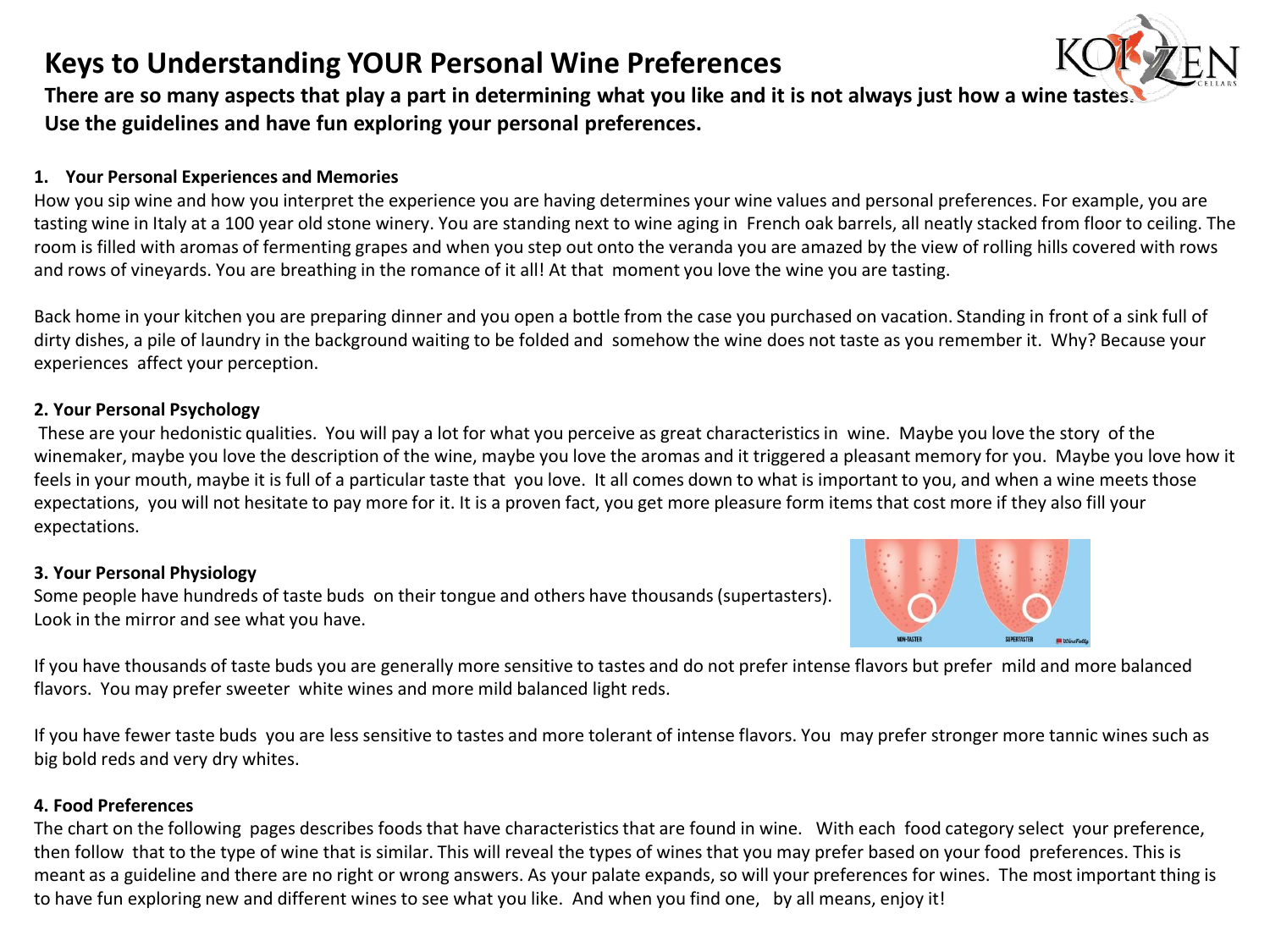# **Your Personal Wine Preference Taste Evaluation Chart**

**Take a look at the foods you prefer to discover your own personal wine preferences.** 



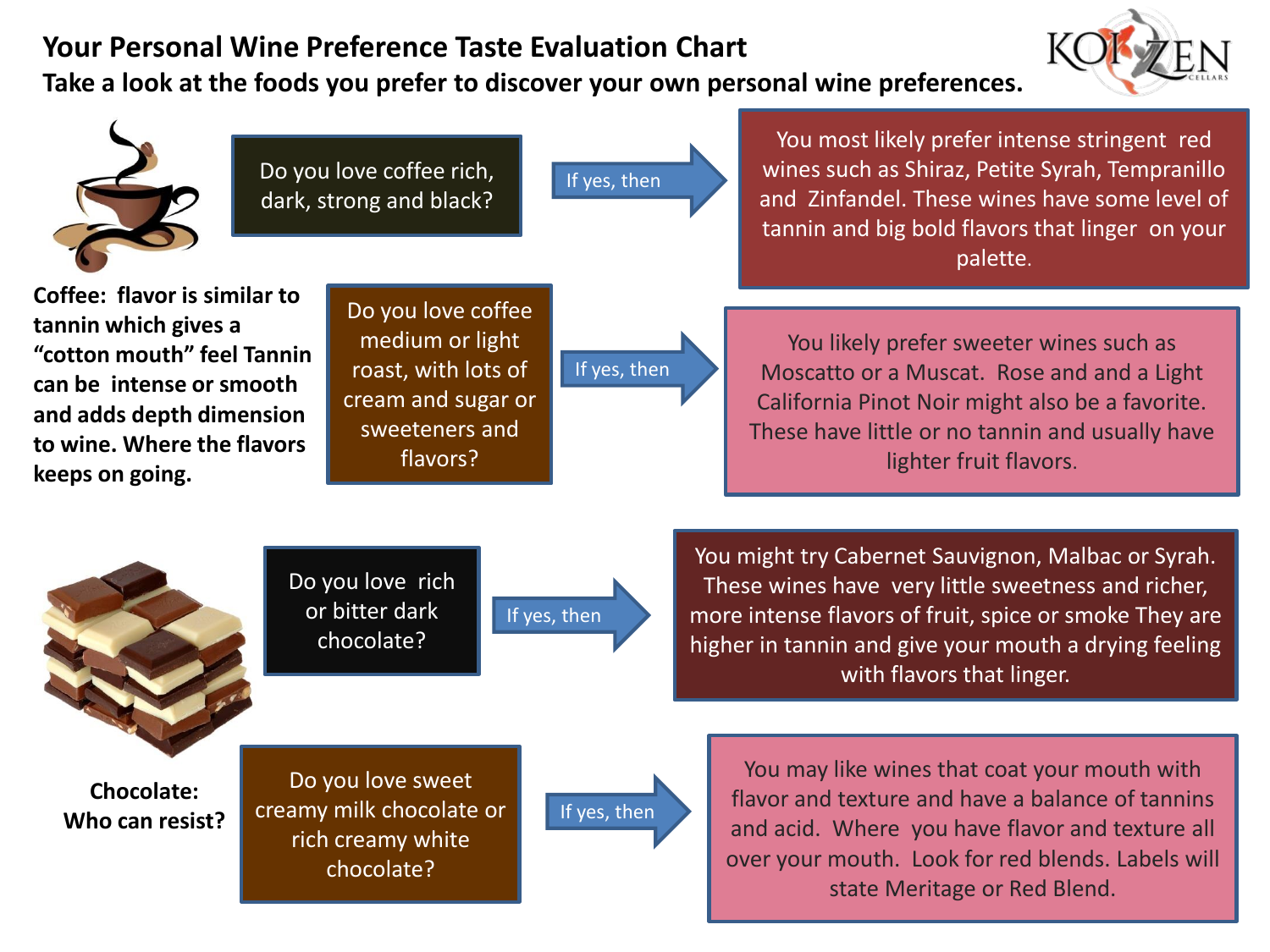



**Fruit: The acid level in fruit is similar to acid levels found in wines. So you might find out which wines you like, depending on which types of fruits you prefer.**

**Do you love the tartness and tanginess of lemons, limes and grapefruit?**

If yes, then

You may prefer wines with more acid. You know your mouth starts to water when you take a sip. White wines such as a Pinot Blanc, Pinot Gris and Chablis will match your palate well.



Do you love the smooth creaminess and mild flavor of a ripe banana?

If yes, then

You may prefer white wines with higher residual sugar like a Riesling, Gewurztraminer, or a late harvest wine where the grapes are left on the vines longer and are sweeter.



You most likely love the smell of dirt and earthy elements translating this to wine. Try old world style wines such as Tempranillo, Zinfandel, Chardonnay and Viognier. These all have earthy, musty characteristics such as oak, potting soil, barnyard and truffles .

My husband Darius will give you a big High 5! He does not like mushrooms at all!